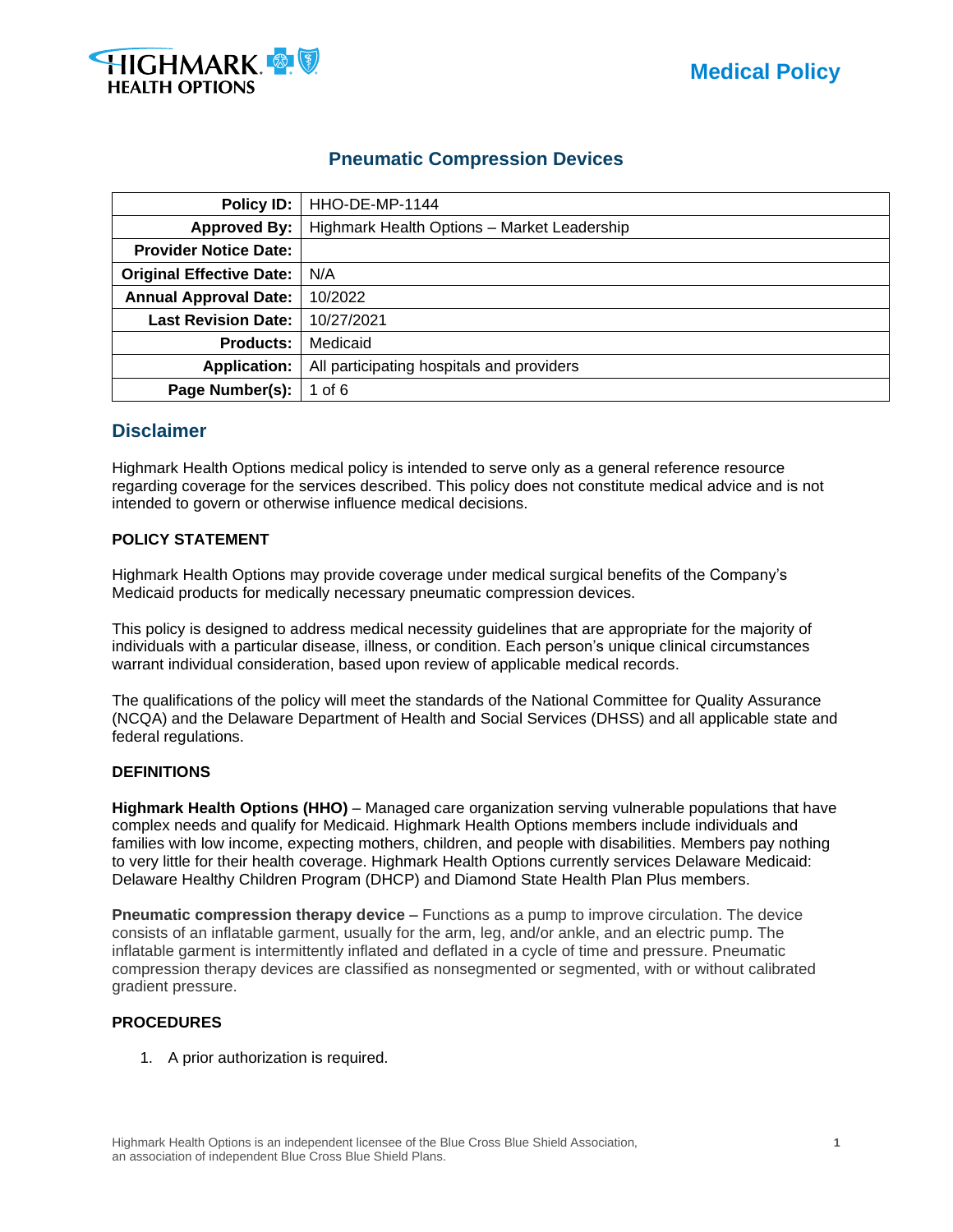



- 2. Pneumatic compression devices/lymphedema pumps and appliances for in-home use may be considered medically necessary when ALL of the following are met:
	- When prescribed by a physician; and
	- Has appropriate physician oversight (i.e., physician evaluation of the individual's condition to determine medical necessity of the device, suitable instruction in the operation of the machine as to the pressure to be used and the frequency and duration of use, and ongoing monitoring of use and response to treatment).

Segmented or nonsegmented pneumatic compression devices without calibrated gradient pressure for in-home use may be considered medically necessary for the treatment of ANY ONE of the following:

- Lymphedema treatment (pumps and appliances) of the arm or leg that has failed a four (4) week trial of conservative therapy and the treating physician determines that there has been no significant improvement or if significant symptoms remain after the trial. The trial of conservative therapy must include ALL of the following:
	- o A compression bandage system or compression garment; and
	- o Exercise; and
	- o Elevation of the limb; OR
- Chronic venous insufficiency (CVI) of the lower extremities with nonhealing venous stasis ulcer(s) after a six (6) month trial of conservative therapy directed by the treating physician. The trial of conservative therapy must include ALL of the following:
	- o A compression bandage system or compression garment; and
	- o Appropriate dressings for the wound; and
	- o Exercise; and
	- o Elevation of the limb; OR
- 3. In-home use of limb compression devices for the following indications may be considered medically necessary for ANY ONE of the following:
	- Prevention of post-thrombotic syndrome; or
	- Venous thromboembolism (VTE) prophylaxis after major orthopedic surgery (e.g., total hip arthroplasty, total knee arthroplasty, hip fracture surgery) in individuals with a contraindication to pharmacological agents, i.e., at high risk for bleeding; or
	- VTE prophylaxis after major non-orthopedic surgery or nonmajor orthopedic surgery in patients who are at moderate or high risk of VTE (see Professional Statements and Societal Positions) with a contraindication to pharmacological agents, i.e., at high risk for bleeding.

In-home use of limb compression devices for VTE prophylaxis for the following conditions, are considered experimental/investigational and therefore noncovered because the safety and/or effectiveness of this service cannot be established by the available published peer-reviewed literature:

- After major orthopedic surgery for individuals without a contraindication to pharmacological prophylaxis; or
- After major non-orthopedic surgery or nonmajor orthopedic surgery, for individuals who are at moderate or high risk of VTE without a contraindication to pharmacological prophylaxis and in patients who are at low risk of VTE; or
- After all other surgeries.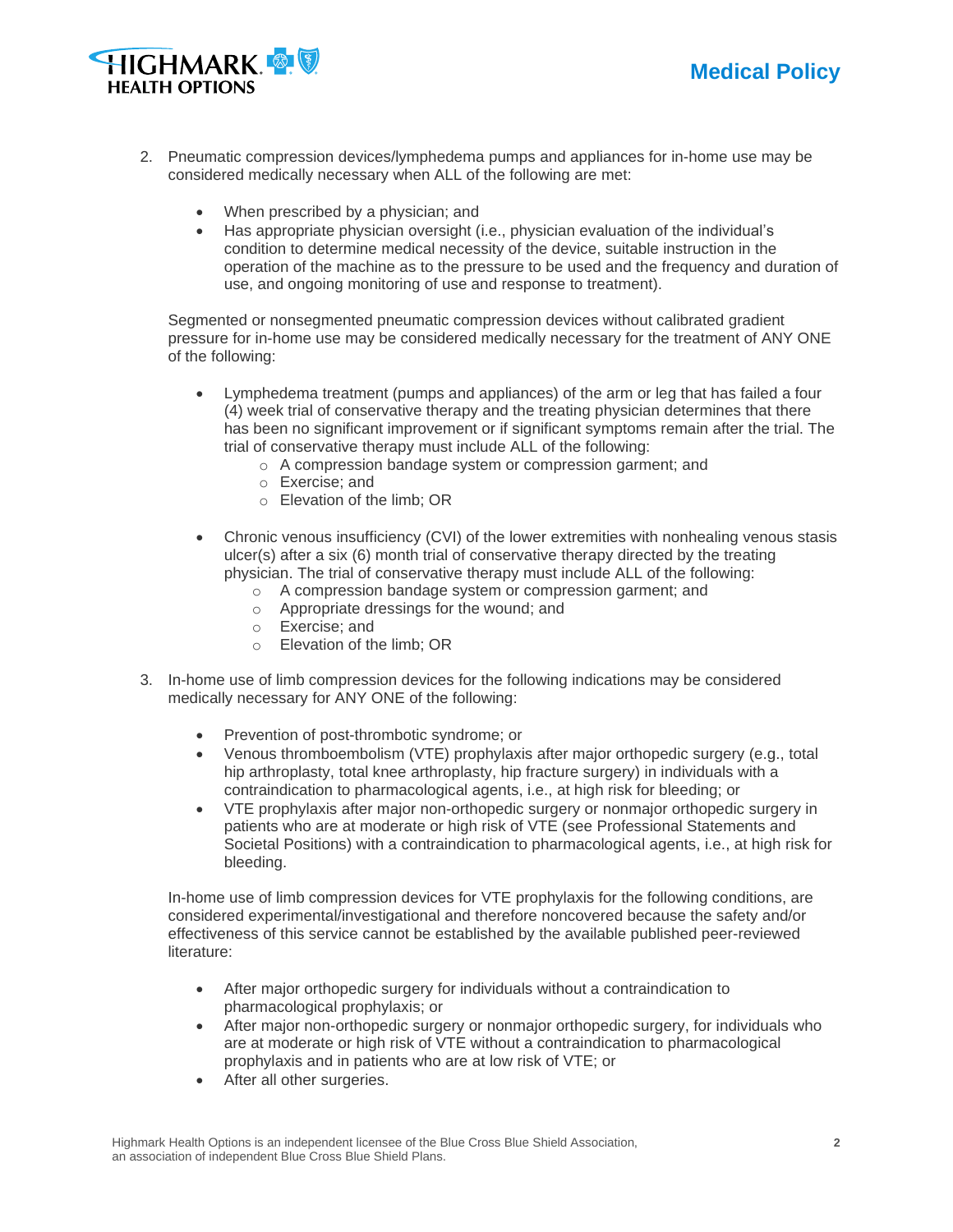



A portable, intermittent, limb compression device (i.e., Vena Pro) is considered experimental/investigational and therefore noncovered because the safety and/or effectiveness of this service cannot be established by the available published peer-reviewed literature.

In-home use of limb compression devices for VTE prophylaxis for periods longer than 30 days post-surgery is not medically necessary.

Pneumatic compression devices not meeting any of the above criteria are considered not medically necessary.

- 4. Segmented pneumatic compression therapy devices with calibrated gradient pressure may be considered medically necessary for in-home use when the following medical necessity criteria are met:
	- The individual's medical condition has failed to respond to therapy using a segmented pneumatic compressor without calibrated gradient pressure with clear documentation that the individual has unique characteristics that prevent satisfactory pneumatic compression treatment using a nonsegmented device with a segmented appliance/sleeve or a segmented device without manual control of the pressure in each chamber.

Segmented pneumatic compression therapy devices with calibrated gradient pressure not meeting the above criteria are considered not medically necessary.

The use of pneumatic compression devices for the treatment of lymphedema of the head, neck, chest or trunk, and/or the treatment of arterial insufficiency, is considered experimental/investigational and therefore noncovered because the safety and/or effectiveness of this service cannot be established by the available published peer-reviewed literature.

5. Post-payment audit statement

The medical record must include documentation that reflects the medical necessity criteria and is subject to audit by Highmark Health Options at any time pursuant to the terms of your provider agreement.

6. Place of service: outpatient

Experimental/investigational (E/I) services are not covered regardless of place of service.

Pneumatic Compression Devices are typically an outpatient service which is only eligible for coverage as an inpatient service in special circumstances including, but not limited to the presence of a comorbid condition that would require monitoring in a more controlled environment such as the inpatient setting.

|       | <b>CPT code</b> Description                                                        |
|-------|------------------------------------------------------------------------------------|
| E0650 | Pneumatic compressor, nonsegmental home model.                                     |
| E0651 | Pneumatic compressor, segmental home model without calibrated D gradient pressure. |
| E0652 | Pneumatic compressor, segmental home model with calibrated gradient pressure.      |

#### **CODING REQUIREMENTS**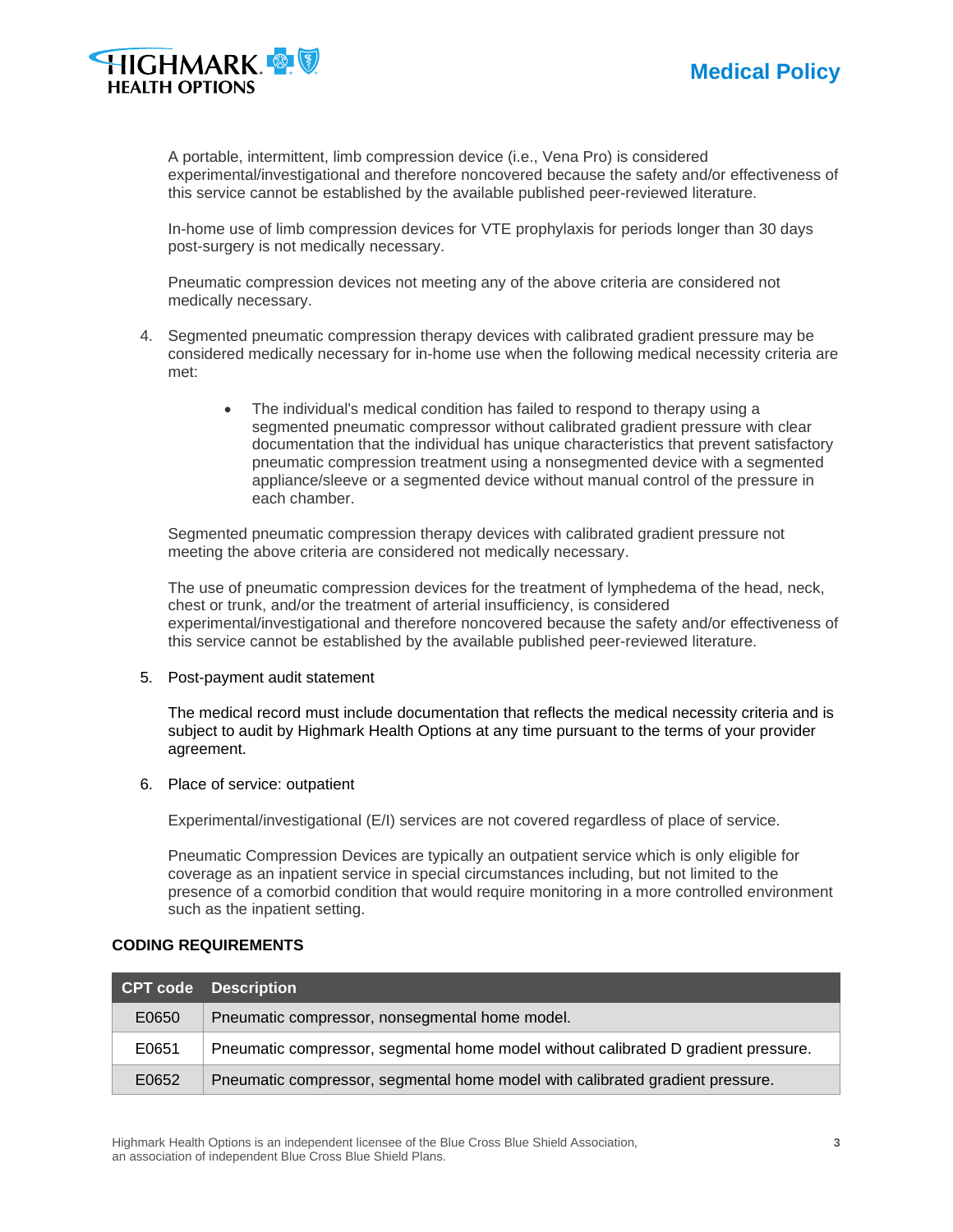# **Medical Policy**



| E0655 | Nonsegmental pneumatic appliance for use with pneumatic compressor, half arm.                                                                 |
|-------|-----------------------------------------------------------------------------------------------------------------------------------------------|
| E0657 | Segmental pneumatic appliance for use with pneumatic compressor, chest.                                                                       |
| E0660 | Nonsegmental pneumatic appliance for use with pneumatic compressor, full leg.                                                                 |
| E0665 | Nonsegmental pneumatic appliance for use with pneumatic compressor, full arm.                                                                 |
| E0666 | Nonsegmental pneumatic appliance for use with pneumatic compressor, half leg.                                                                 |
| E0667 | Segmental pneumatic appliance for use with pneumatic compressor, full leg.                                                                    |
| E0668 | Segmental pneumatic appliance for use with pneumatic compressor, full arm.                                                                    |
| E0669 | Segmental pneumatic appliance for use with pneumatic compressor, half leg.                                                                    |
| E0670 | Segmental pneumatic appliance for use with pneumatic compressor, integrated, 2 full legs<br>and trunk.                                        |
| E0675 | Pneumatic compression device, high pressure, rapid inflation/deflation cycle, for arterial<br>insufficiency (unilateral or bilateral system). |
| E0676 | Intermittent limb compression device (includes all accessories), not otherwise specified.                                                     |
| E1399 | Durable medical equipment, miscellaneous.                                                                                                     |

#### **COVERED DIAGNOSIS CODES FOR PROCEDURE CODES**: **E0650, E0651, E0652, E0655, E0660, E0665, E0666, E0667, E0668, E0669**

| <b>Codes</b> |         |         |         |         |         |         |
|--------------|---------|---------|---------|---------|---------|---------|
| 187.2        | 187.011 | 187.012 | 187.013 | 187.021 | 187.022 | 187.023 |
| 187.031      | 187.032 | 187.033 | 187.091 | 187.092 | 187.093 | 187.2   |
| 189.0        | 197.2   | L97.111 | L97.112 | L97.113 | L97.114 | L97.115 |
| L97.116      | L97.118 | L97.119 | L97.121 | L97.122 | L97.123 | L97.124 |
| L97.125      | L97.126 | L97.128 | L97.129 | L97.211 | L97.212 | L97.213 |
| L97.214      | L97.215 | L97.216 | L97.218 | L97.219 | L97.221 | L97.222 |
| L97.223      | L97.224 | L97.225 | L97.226 | L97.228 | L97.229 | L97.311 |
| L97.312      | L97.313 | L97.314 | L97.315 | L97.316 | L97.318 | L97.319 |
| L97.321      | L97.322 | L97.323 | L97.324 | L97.325 | L97.326 | L97.328 |
| L97.329      | L97.411 | L97.412 | L97.413 | L97.414 | L97.415 | L97.416 |
| L97.418      | L97.419 | L97.421 | L97.422 | L97.423 | L97.424 | L97.425 |
| L97.426      | L97.428 | L97.429 | L97.505 | L97.506 | L97.508 | L97.511 |
| L97.512      | L97.513 | L97.514 | L97.515 | L97.516 | L97.518 | L97.519 |
| L97.521      | L97.522 | L97.523 | L97.524 | L97.525 | L97.526 | L97.528 |
| L97.529      | L97.811 | L97.812 | L97.813 | L97.814 | L97.815 | L97.816 |
| L97.818      | L97.819 | L97.821 | L97.822 | L97.823 | L97.824 | L97.825 |

Highmark Health Options is an independent licensee of the Blue Cross Blue Shield Association, **4** an association of independent Blue Cross Blue Shield Plans.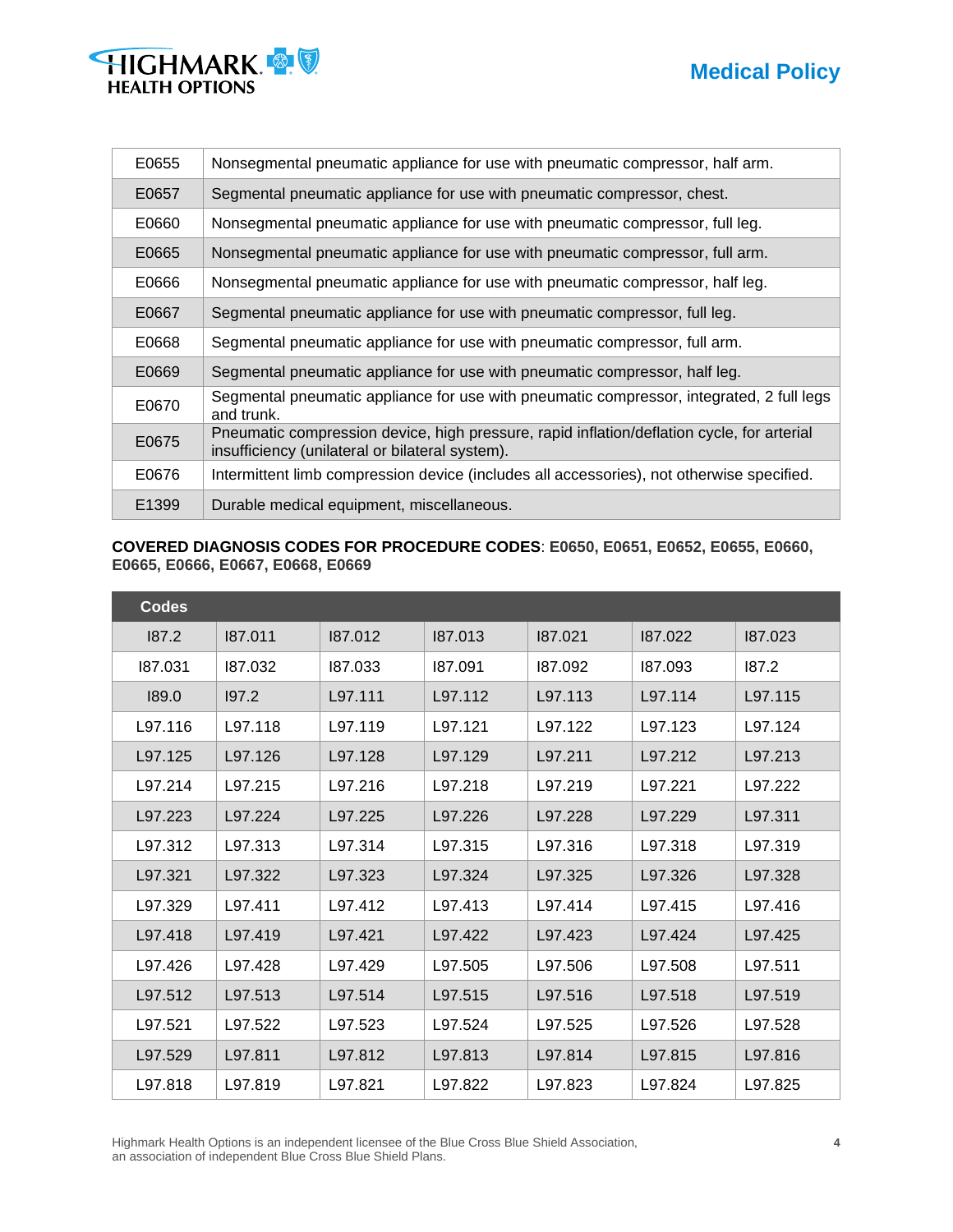

| L97.826 | L97.828 | L97.829 | L97.911 | L97.912 | L97.913 | L97.914 |
|---------|---------|---------|---------|---------|---------|---------|
| L97.915 | L97.916 | L97.918 | L97.919 | L97.921 | L97.922 | L97.923 |
| L97.924 | L97.925 | L97.926 | L97.928 | L97.929 | L98.415 | L98.416 |
| L98.418 | L98.425 | L98.426 | L98.428 | L98.495 | L98.496 | L98.498 |
| Q82.0   |         |         |         |         |         |         |

#### **REIMBURSEMENT**

Participating facilities will be reimbursed per their Highmark Health Options contract.

#### **POLICY SOURCES**

#### **Guidance on Determining High Risk for Bleeding**

American College of Chest Physicians (ACCP) 2012 guidelines on prevention of VTE in orthopedic surgery patients list the following general risk factors for bleeding:

- Previous major bleeding (and previous bleeding risk similar to current risk).
- Severe renal failure.
- Concomitant antiplatelet agent.
- Surgical factors: history of or difficult-to-control surgical bleeding during the current operative procedure, extensive surgical dissection, and revision surgery.

The guidelines note, however, that "specific thresholds for using mechanical compression devices or no prophylaxis instead of anticoagulant thromboprophylaxis have not been established."

#### **Guidance on Risk Level for Patients Undergoing Non-Orthopedic Surgery**

The 2012 ACCP guidelines on prevention of VTE in non-orthopedic surgery patients included the following discussion of risk levels: "In patients undergoing general and abdominal-pelvic surgery, the risk of VTE varies depending on both patient-specific and procedure-specific factors. Examples of relatively low-risk procedures include laparoscopic cholecystectomy, appendectomy, transurethral prostatectomy, inguinal herniorrhaphy, and unilateral or bilateral mastectomy. Open-abdominal and open-pelvic procedures are associated with a higher risk of VTE. VTE risk appears to be highest for patients undergoing abdominal or pelvic surgery for cancer…"

"Independent risk factors include age at least 60 years, prior VTE, and cancer; age greater than or equal to 60 years, prior VTE, anesthesia greater than or equal to 2 hours, and bed rest greater than or equal to 4 days; older age, male sex, longer length of hospital stay, and higher Charlson comorbidity score; and sepsis, pregnancy or postpartum state, central venous access, malignancy, prior VTE, and inpatient hospital stay more than 2 days. In another study, most of the moderate to strong independent risk factors for VTE were surgical complications, including urinary tract infection, acute renal insufficiency, postoperative transfusion, perioperative myocardial infarction, and pneumonia".

The American College of Obstetricians and Gynecologists (ACOG, 2007, reaffirmed 2012) proposed the following risk classification for VTE in patients undergoing major gynecological surgery:

**Low**: Surgery lasting less than 30 minutes in patients younger than 40 years with no additional risk factors.